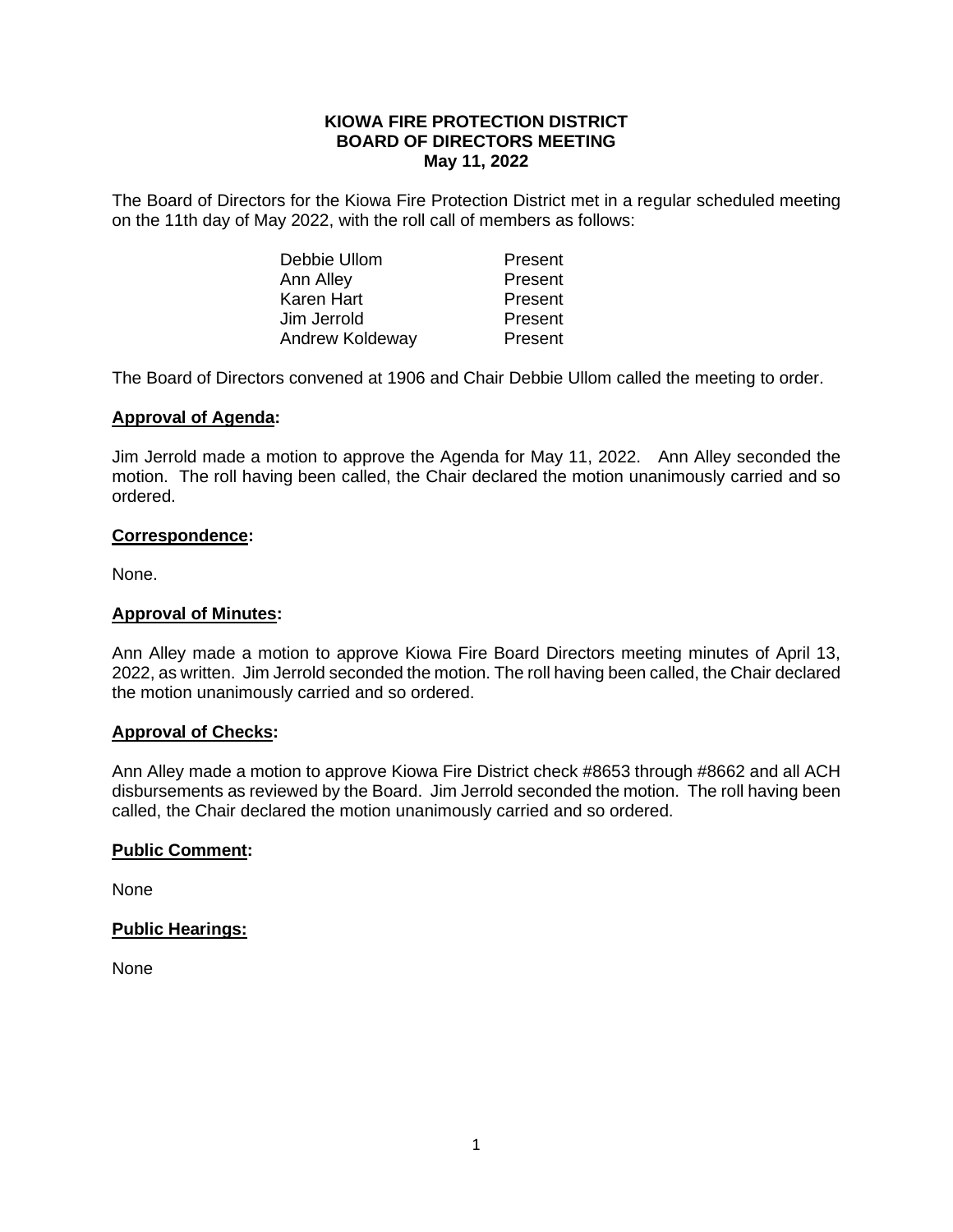# **Report of Officers, Professional Consultants & Committees**:

# *Fire Chief Gerald Lamansky came before the Board to discuss the following items:*

**Call Volume:** For the past month there were 39 calls. YTD calls for 2022 are 166. In April 2022, the volunteers logged 2005 shift hours for 100.2 hours per volunteer firefighter. For the 39 responses, there was an average of 3.3 responders per call. Additionally, 71 training hours were logged. Call volume increased 42% from 2021.

**Building Maintenance:** Bay doors at Station #21 have been installed. One more spring needs to be delivered and installed and the replacement door project will be complete.

**Grants:** The Firefighter Safety & Disease grant reimbursement in the amount of \$19,560.86 has been received. This grant was for auto extrication equipment. The 2022 Volunteer Firefighters Assistance Grant has been submitted in the amount of \$9,851.00 to purchase demolition saws, wildland hose, a winch for B-223 and portable scene lights. The EMTS grant hearing is scheduled for Thursday, May 12<sup>th</sup>. This grant request is for heart monitors in the amount of \$90,000.

**Training:** Volunteer Firefighter Gage Valdez passed his Hazardous Materials Operations State exam and is currently enrolled in EMT school. Adam Erway, Zachary Van Connet, Dustin Wenz and Mike Welk all passed their Hazardous Materials Awareness / Operations State practical exam. Kiowa Fire and Elizabeth Fire started their mutual fire academy on April 20<sup>th</sup>. There are 15 students enrolled between both agencies. Kiowa is represented by Adam Erway, Zachary Van Connet, Dustin Wenz and Mike Welk.

**Ambulance Inspections:** The two ambulances the District has passed their annual inspection.

**Ambulance Mileage Rates:** Due to the high cost of fuel, Chief Lamansky proposed an increase for the District's mileage charge on ambulance transports. The District has not raised rates since 2012. The current mileage rate is \$20/mile and Chief Lamansky proposed an increase to \$25/mile. Ann Alley made a motion to increase the mileage rate for ambulance transports to \$25/mile effective immediately. Jim Jerrold seconded the motion. Further discussion: is the proposed rate too high. No further discussion, the roll having been called, the Chair declared the motion unanimously carried and so ordered.

**EMS Supplement Program:** Chief Lamansky discussed the Public EMS Supplemental Payment program with the State and to have Deputy Chief Harris to pursue this funding for the District. Jim Jerrold made a motion to pursue this funding for the District. Ann Alley seconded the motion. The roll having been called, the Chair declared the motion unanimously carried and so ordered.

**Insurance:** The District's 4-year rate for the property/casualty insurance policy is up for renewal on 10/01/2022. Chief Lamansky met with the District's representative and proposed to have the representative discuss more detail at a Board meeting. The Board agreed to have a representative from T. Charles Wilson attend the July 13<sup>th</sup> Board meeting to further discuss these details.

**Fundraiser:** Deputy Chief Harris is coordinating a fund raiser for 3 sets of ballistic gear with an anticipated cost of approximately \$8,000.00.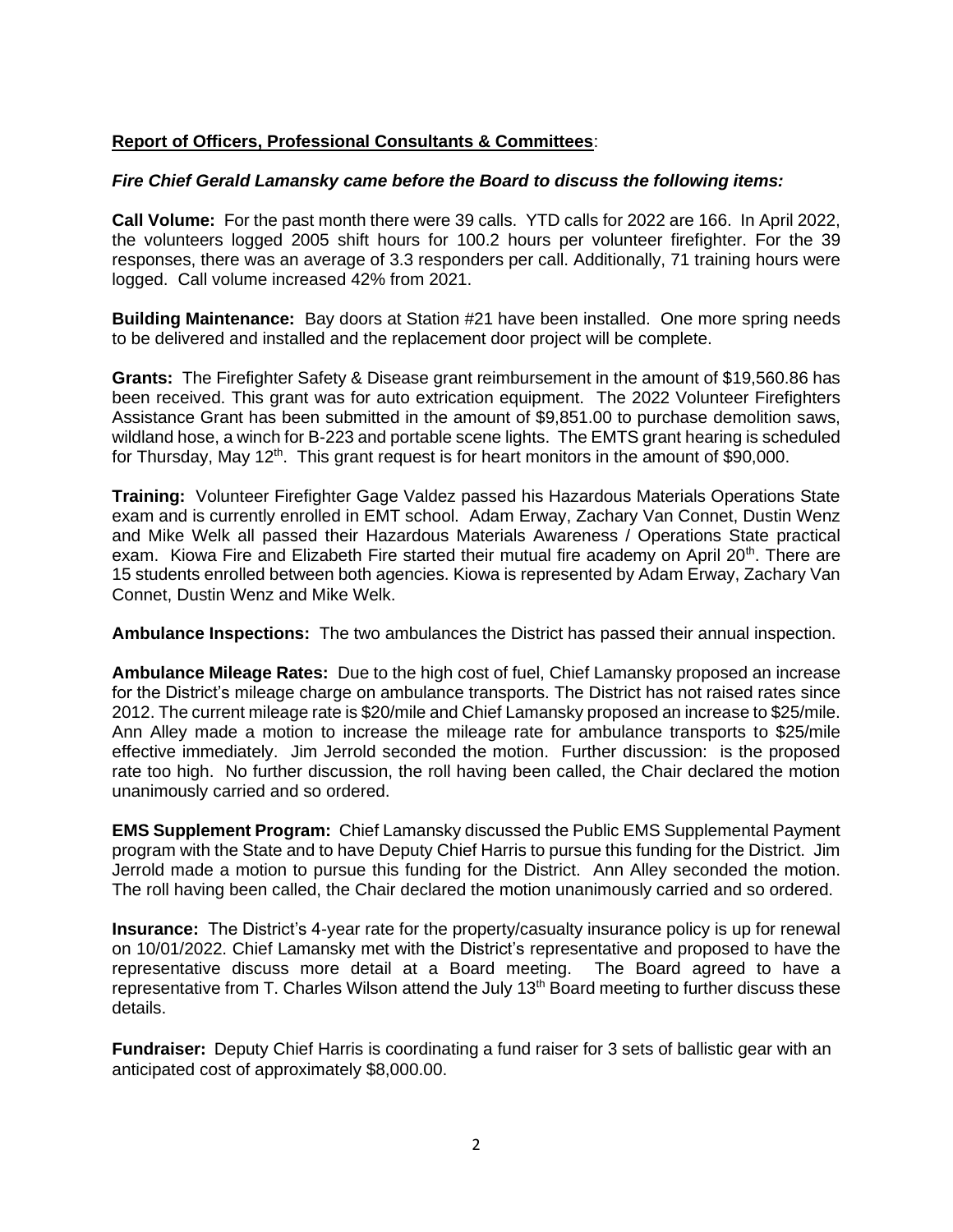**Credit Card:** Chief Lamansky requested approval for Aaron Harris to be issued a credit card with a \$5,000 limit to be used for Wildland Deployment purposes. Ann Alley made a motion to authorize a credit card for Aaron Harris for the wildland deployment program. Jim Jerrold seconded the motion. The roll having been called, the Chair declared the motion unanimously carried and so ordered.

**Plan Reviewer:** Chief Lamansky reported that the District has a new volunteer, Savannah Elliott, who also has the credentials to review new development plans and the requirements that need to be met. Chief Lamansky proposed paying Savannah what the permit fees are. Jim Jerrold made a motion that Savannah Elliott bill the developer directly for the plan review and the developer will pay Savannah directly. Ann Alley seconded the motion. The roll having been called, the Chair declared the motion unanimously carried and so ordered.

**Monthly Chief Report:** The Board reviewed the Chief's monthly report.

# *Admin/Finance Officer Geri Scheidt came before the Board to discuss the following items:*

**Ambulance Billing Accounts:** Geri worked with Quick Med Claims regarding the District's outstanding ambulance billing accounts and Quick Med Claims has agreed to turn over the outstanding accounts to WIBS Billing for collections. Diane, with WIBS Billing has agreed to work these accounts for payment.

**Sheriff's Department Ambulance Accounts:** Geri spoke with Kelly Davis at the Elbert County Sheriff's Office regarding the Medicaid ambulance bills that were denied for payment and the need to have these invoices paid. Kelly will work with their billing company on this matter.

**Monthly Summary Report:** The Board had no questions regarding Geri's monthly summary report that was submitted.

# *Attorney Bob Tibbals came before the Board to discuss the following items:*

Bob discussed that he has sent his attorney opinion letter to the auditor for the 2021 audit.

*ECCA Board Representative Report:* Bob discussed the ongoing efforts to have Elbert County residents to verify their current address with their cell phone carrier to ensure the 911 charge is being sent to ECCA.

*Volunteer Representative Report:*No report from the volunteers.

## **Unfinished Business:**

**2021 Audit:** Ann Alley made a motion to approve the District's 2021 audit as presented. Jim Jerrold seconded the motion. The roll having been called, the Chair declared the motion unanimously carried and so ordered.

## **New Business:**

**Ambulance Accounts:** Outstanding A/R as of 4/30/2022 with Quick Med Claims is: \$97,394.53 Outstanding A/R as of 4/30/2022 with WIBS is \$49,527.52.